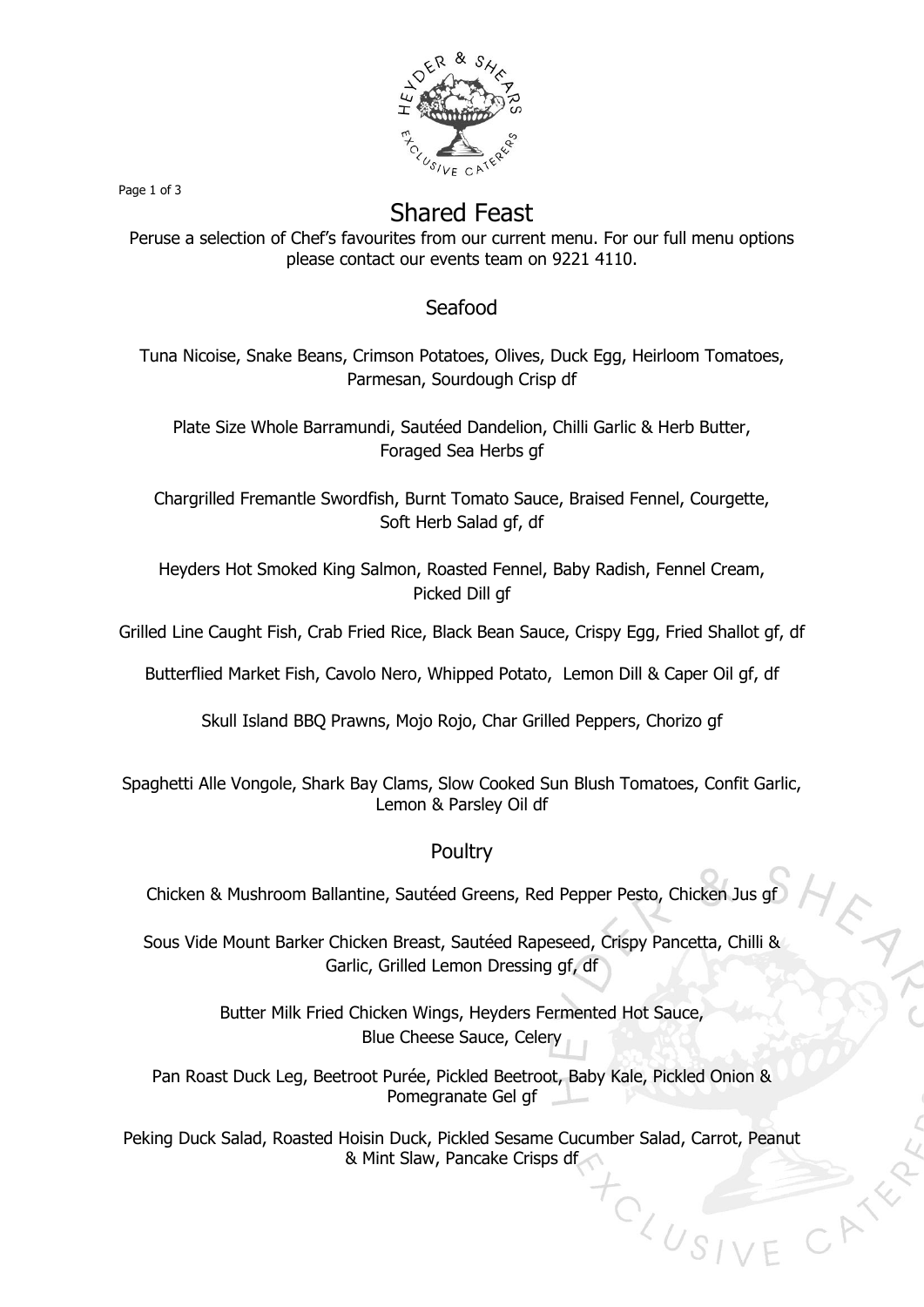

Page 2 of 3

Crispy Porchetta, Liver & Sage Stuffing, Roasted Apple Puree & Grilled Spring Onion Relish df

Pork

Pressed Crisp Pork Belly, Triple Cooked Potatoes, Roast Baby Carrots, Spring Pea & Garlic Aioli gf, df

> Salt Baked Pork Shoulder, Shallot & Miso Puree, Pickled Red Onions, Grilled Saltbush Carrots gf, df

> Char-Siu Pork Collar, Roasted Choy Sum, Pickled Chinese Cucumber, Sesame & Chilli Corn Cakes

> > Beef

Chargrilled Stirling Ranges Tomahawk Steak, Roasted Market Potatoes, Beef Jus gf, df

Chargrilled Beef Skirt, Smoked Soubise, Chimichurri, Broccolini gf

Seared Beef Fillet, Truffled Mash, Braised Beef Shin, Shiraz Jus gf

Seared Beef Sirloin, Asparagus, Pea Purée, Shaved Fennel, Golden Baby Beetroots & Onion Compote gf

Koji Cured Flat Iron Beef, Smoked Potato Puree, Roasted Beets, Crispy Salt Bush, Jus gf

18 Hour Smoked Beef Brisket, Saffron Risotto, Salsa Verde gf

Lamb

Argentinian Roast Leg of Lamb, Chimichurri Sauce, Feta, Olive & Tomato Salsa gf

Sous Vide Lamb Shoulder Chargrilled on Coal, Fermented Hummus, Roasted Local Eggplant, Lamb Jus gf, df

Black Olive Crusted Shoulder of Lamb, Smoked Piquillo Pepper Emulsion, Bbq Green Beans, Basil gf, df

Roasted Lamb Breast, Sweet Potato Purée, Candied Onion, Shaved Radish, Summer Greens & Tomato Salad gf

Pot-Roasted Lamb Shanks, Parmesan Creamed Polenta, Wilted Greens, Red Wine Jus df

 $U_{\mathcal{S}}$